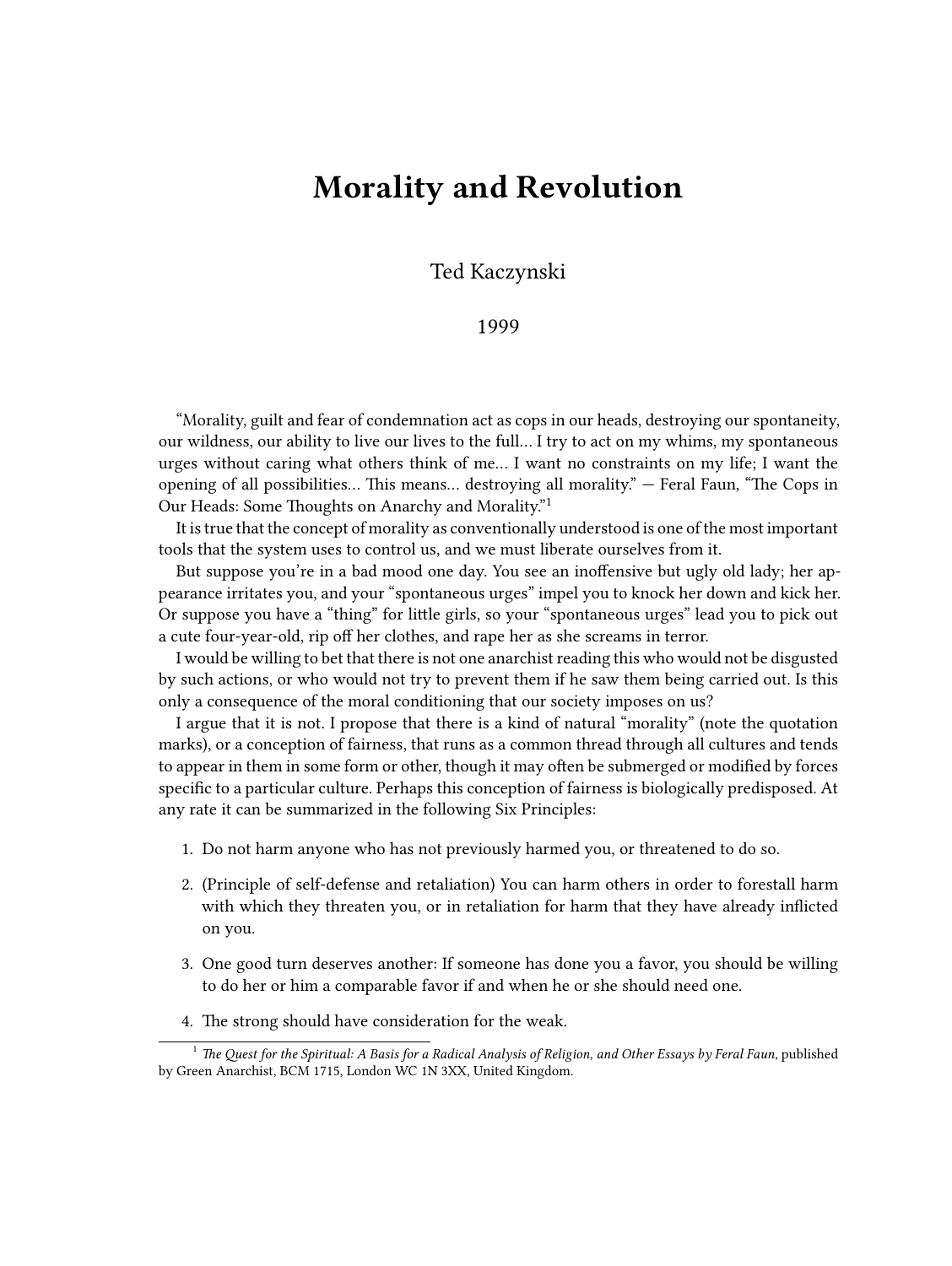## 5. Do not lie.

6. Abide faithfully by any promises or agreements that you make.

To take a couple of examples of the ways in which the Six Principles often are submerged by cultural forces, among the Navajo, traditionally, it was considered "morally acceptable" to use deception when trading with anyone who was not a member of the tribe (WA. Haviland, *Cultural Anthropology*, 9<sup>th</sup> ed., p. 207), though this contravenes principles 1, 5, and 6. And in our society many people will reject the principle of retaliation: Because of industrial society's imperative need for social order and because of the disruptive potential of personal retaliatory action, we are trained to suppress our retaliatory impulses and leave any serious retaliation (called "justice") to the legal system.

In spite of such examples, I maintain that the Six Principles tend toward universality. But whether or not one accepts that the Six Principles are to any extent universal, I feel safe in assuming that almost all readers of this article will agree with the principles (with the possible exception of the principle of retaliation) in some shape or other. Hence the Six Principles can serve as a basis for the present discussion.

I argue that the Six Principles should not be regarded as a moral code, for several reasons.

First. The principles are vague and can be interpreted in such widely ways that there will be no consistent agreement as to their application in concrete cases. For instance, if Smith insists on playing his radio so loud that it prevents Jones from sleeping, and if Jones smashes Smith's radio for him, is Jones's action unprovoked harm inflicted on Smith, or is it legitimate self-defense against harm that Smith is inflicting on Jones? On this question Smith and Jones are not likely to agree! (All the same, there are limits to the interpretation of the Six Principles. I imagine it would be difficult to find anyone in any culture who would interpret the principles in such a way as to justify brutal physical abuse of unoffending old ladies or the rape of four-year-old girls.)

Second. Most people will agree that it is sometimes "morally" justifiable to make exceptions to the Six Principles. If your friend has destroyed logging equipment belonging to a large timber corporation, and if the police come around to ask you who did it, any green anarchist will agree that it is justifiable to lie and say, "I don't know".

Third. The Six Principles have not generally been treated as if they possessed the force and rigidity of true moral laws. People often violate the Six Principles even when there is no "moral" justification for doing so. Moreover, as already noted, the moral codes of particular societies frequently conflict with and override the Six Principles. Rather than laws, the principles are only a kind of guide, an expression of our more generous impulses that reminds us not to do certain things that we may later look back on with disgust.

Fourth. I suggest that the term "morality" should be used only to designate socially imposed codes of behavior that are specific to certain societies, cultures, or subcultures. Since the Six Principles, in some form or other, tend to be universal and may well be biologically predisposed, they should not be described as morality.

Assuming that most anarchists will accept the Six Principles, what the anarchist (or, at least, the anarchist of individualistic type) does is claim the right to interpret the principles for himself in any concrete situation in which he is involved and decide for himself when to make exceptions to the principles, rather than letting any authority make such decisions for him.

However, when people interpret the Six principles for themselves, conflicts arise because different individuals interpret the principles differently. For this reason among others, practically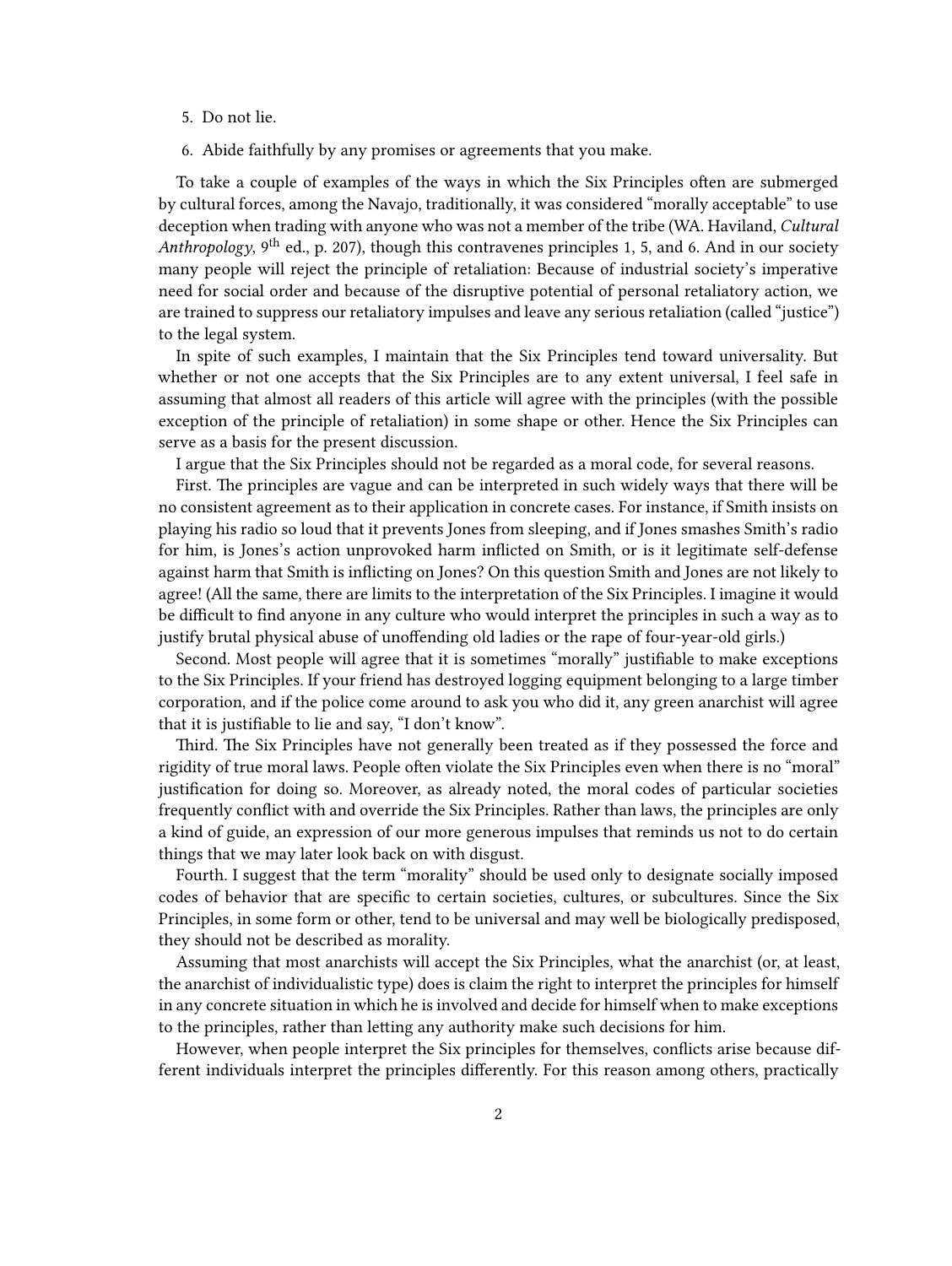all societies have evolved rules that restrict behavior in more precise ways than the Six Principles do. In other words, whenever a number of people are together for an extended period of time, it is almost inevitable that some degree of morality will develop. Only the hermit is completely free. This is not an attempt to debunk the idea of anarchy. Even if there is no such thing as a society perfectly free of morality, still there is a big difference between a society in which the burden of morality is light and one in which it is heavy. The pygmies of the African rain forest, as described by Colin Turnbull in his books *The Forest People* and *Wayward Servants: The Two Worlds of the African Pygmies*, provide an example of a society that is not far from the anarchist ideal. Their rules are few and flexible and allow a very generous measure of personal liberty. (Yet, even though they have no cops, courts or prisons, Turnbull mentions no case of homicide among them.)

In contrast, in technologically advanced societies the social mechanism is complex and rigid, and can function only when human behavior is closely regulated. Consequently such societies require a far more restrictive system of law and morality. (For present purposes we don't need to distinguish between law and morality. We will simply consider law as a particular kind of morality, which is not unreasonable, since in our society it is widely regarded as immoral to break the law.) Old-fashioned people complain of moral looseness in modern society, and it is true that in some respects our society is relatively free of morality. But I would argue that our society's relaxation of morality in sex, art, literature, dress, religion, etc., is in large part a reaction to the severe tightening of controls on human behavior in the practical domain. Art, literature and the like provide a harmless outlet for rebellious impulses that would be dangerous to the system if they took a more practical direction, and hedonistic satisfactions such as overindulgence in sex or food, or intensely stimulating forms of entertainment, help people to forget the loss of their freedom.

At any rate, it is clear that in any society some morality serves practical functions. One of these functions is that of forestalling conflicts or making it possible to resolve them without recourse to violence. (According to Elizabeth Marshall Thomas's book *The Harmless People*, Vintage Books, Random House, New York, 1989, pages 10, 82, 83, the Bushmen of Southern Africa own as private property the right to gather food in specified areas of the veldt, and they respect these property rights strictly. It is easy to see how such rules can prevent conflicts over the use of food resources.)

Since anarchists place a high value on personal liberty, they presumably will want to keep morality to a minimum, even if this costs them something in personal safety or other practical advantages. It's not my purpose here to try to determine where to strike the balance between freedom and the practical advantages of morality, but I do want to call attention to a point that is often overlooked: the practical or materialistic benefits of morality are counterbalanced by the psychological cost of repressing our "immoral" impulses. Common among moralists is a concept of "progress" according to which the human race is supposed to become ever more moral. More and more "immoral" impulses are to be suppressed and replaced by "civilized" behavior. To these people morality apparently is an end in itself. They never seem to ask why human beings should become more moral. What end is to be served by morality? If the end is anything resembling human well-being then an ever more sweeping and intensive morality can only be counterproductive, since it is certain that the psychological cost of suppressing "immoral" impulses will eventually outweigh any advantages conferred by morality (if it does not do so already). In fact, it is clear that, whatever excuses they may invent, the real motive of the moralists is to satisfy some psychological need of their own by imposing their morality on other people. Their drive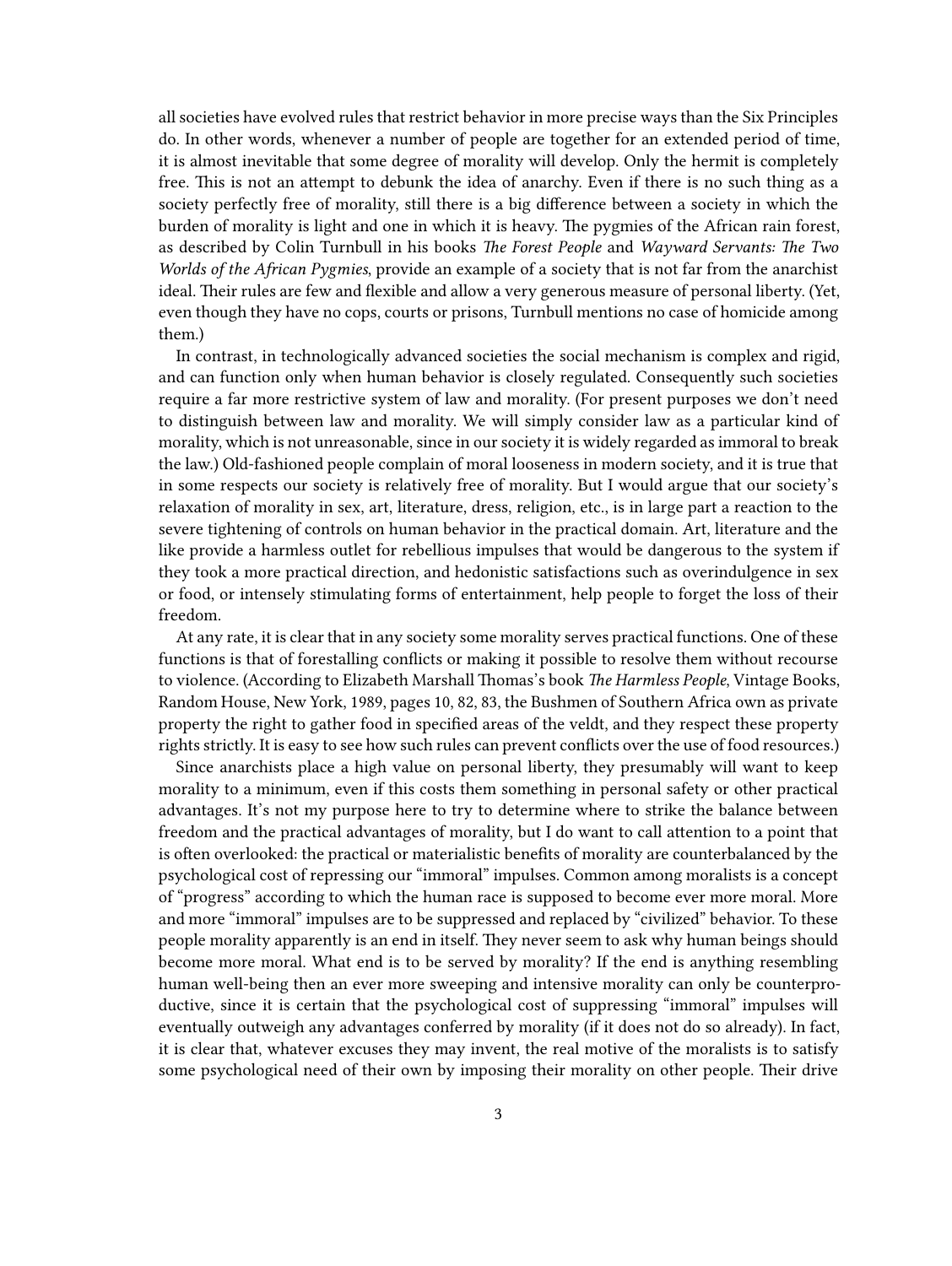toward morality is not an outcome of any rational program for improving the lot of the human race.

This aggressive morality has nothing to do with the Six Principles of fairness. It is actually inconsistent with them. By trying to impose their morality on other people, whether by force or through propaganda and training, the moralists are doing them unprovoked harm in contravention of the first of the Six Principles. One thinks of nineteenth-century missionaries who made primitive people feel guilty about their sexual practices, or modern leftists who try to suppress politically incorrect speech.

Morality often is antagonistic toward the Six Principles in other ways as well. To take just a few examples:

In our society private property is not what it is among the Bushmen  $-$  a simple device for avoiding conflict over the use of resources. Instead, it is a system whereby certain persons or organizations arrogate control over vast quantities of resources that they use to exert power over other people. In this they certainly violate the first and fourth principles of fairness. By requiring us to respect property, the morality of our society helps to perpetuate a system that is clearly in conflict with the Six Principles.

Among many primitive peoples, deformed babies are killed at birth (see, e.g., Paul Schebesta, *Die Bambuti-Pygmäen vom Ituri*, I.Band, Institut Royal Colonial Belge, Brus- sels, 1938, page 138), and a similar practice apparently was widespread in the United States up to about the middle of the 20<sup>th</sup> century. "Babies who were born malformed or too small or just blue and not breathing well were listed [by doctors] as stillborn, placed out of sight and left to die." Autl Gawande, "The Score," *The New Yorker*, October 9, 2006, page 64. Nowadays any such practice would be regarded as shockingly immoral. But mental-health professionals who study the psychological problems of the disabled can tell us how severe these problems often are. True, even among the severely deformed — for example, those born without arms or legs — there may be occasional individuals who achieve satisfying lives. But most persons with such a degree of disability are condemned to lives of inferiority and helplessness, and to rear a baby with extreme deformities until it is old enough to be conscious of its own helplessness is usually an act of cruelty. In any given case, of course, it may be difficult to balance the likelihood that a deformed baby will lead a miserable existence, if reared, against the chance that it will achieve a worthwhile life. The point is, however, that the moral code of modern society does not permit such balancing. It *automatically* requires every baby to be reared, no matter how extreme its physical or mental disabilities, and no matter how remote the chances that its life can be anything but wretched. This is one of the most ruthless aspects of modern morality.

The military is expected to kill or refrain from killing in blind obedience to orders from the government; policemen and judges are expected to imprison or release persons in mechanical obedience to the law. It would be regarded as "unethical" and "irresponsible" for soldiers, judges, or policemen to act according to their own sense of fairness rather than in conformity with the rules of the system. A moral and "responsible" judge will send a man to prison if the law tells him to do so, even if the man is blameless according to the Six Principles.

A claim of morality often serves as a cloak for what would otherwise be seen as the naked imposition of one's own will on other people. Thus, if a person said, "I am going to prevent you from having an abortion (or from having sex or eating meat or something else) just because I personally find it offensive", his attempt to impose his will would be considered arrogant and unreasonable. But if he claims to have a moral basis for what he is doing, if he says, "I'm going to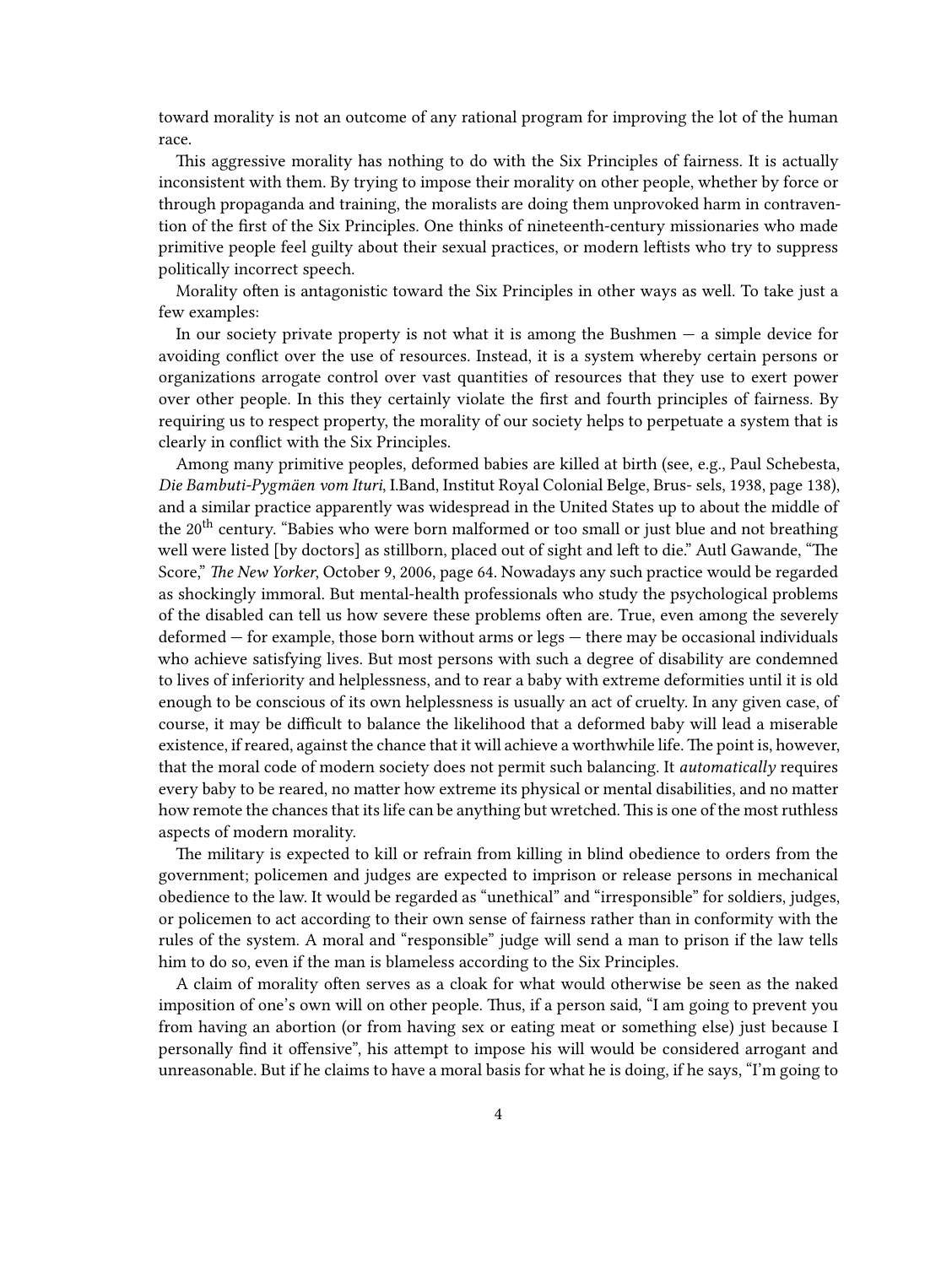prevent you from having an abortion because it's immoral", then his attempt to impose his will acquires a certain legitimacy, or at least tends to be treated with more respect than it would be if he made no moral claim.

People who are strongly attached to the morality of their own society often are oblivious to the principles of fairness. The highly moral and Christian businessman John D. Rockefeller used underhand methods to achieve success, as is admitted by Allan Nevin in his admiring biography of Rockefeller. Today, screwing people in one way or another is almost an inevitable part of any large-scale business enterprise. Willful distortion of the truth, serious enough so that it amounts to lying, is in practice treated as acceptable behavior among politicians and journalists, though most of them undoubtedly regard themselves as moral people.

I have before me a flyer sent out by a magazine called *The National Interest*. In it I find the following:

"Your task at hand is to defend our nation's interests abroad, and rally support at home for your efforts.

"You are not, of course, naive. You believe that, for better or worse, international politics remains essentially power politics– that as Thomas Hobbes observed, when there is no agreement among states, clubs are always trumps."

This is a nearly naked advocacy of Machiavellianism in international affairs, though it is safe to assume that the people responsible for the flyer I've just quoted are firm adherents of conventional morality within the United States. For such people, I suggest, conventional morality serves as a *substitute* for the Six Principles. As long as these people comply with conventional morality, they have a sense of righteousness that enables them to disregard the principles of fairness without discomfort.

Another way in which morality is antagonistic toward the Six Principles is that it often serves as an excuse for mistreatment or exploitation of persons who have violated the moral code or the laws of a given society. In the United States, politicians promotetheir careers by "getting tough on crime" and advocating harsh penalties for people who have broken the law. Prosecutors often seek personal advancement by being as hard on defendants as the law allows them to be. This satisfies certain sadistic and authoritarian impulses of the public and allays the privileged classes' fear of social disorder. It all has little to do with the Six Principles of fairness. Many of the "criminals" who are subjected to harsh penalties–for example, people convicted of possessing marijuana–have in no sense violated the Six Principles. But even where culprits have violated the Six Principles their harsh treatment is motivated not by a concern for fairness, or even for morality, but politicians' and prosecutors' personal ambitions or by the public's sadistic and punitive appetites. Morality merely provides the *excuse*.

In sum, anyone who takes a detached look at modern society will see that, for all its emphasis on morality, it observes the principles of fairness very poorly indeed. Certainly less well than many primitive societies do.

Allowing for various exceptions, the main purpose that morality serves in modern society is to facilitate the functioning of the technoindustrial system. Here's how it works:

Our conception both of fairness and of morality is heavily influenced by self-interest. For example, I feel strongly and sincerely that it is perfectly fair for me to smash up the equipment of someone who is cutting down the forest. Yet part of the reason why I feel this way is that the continued existence of the forest serves my personal needs. If I had no personal attachment to the forest I might feel differently. Similarly, most rich people probably feel sincerely that the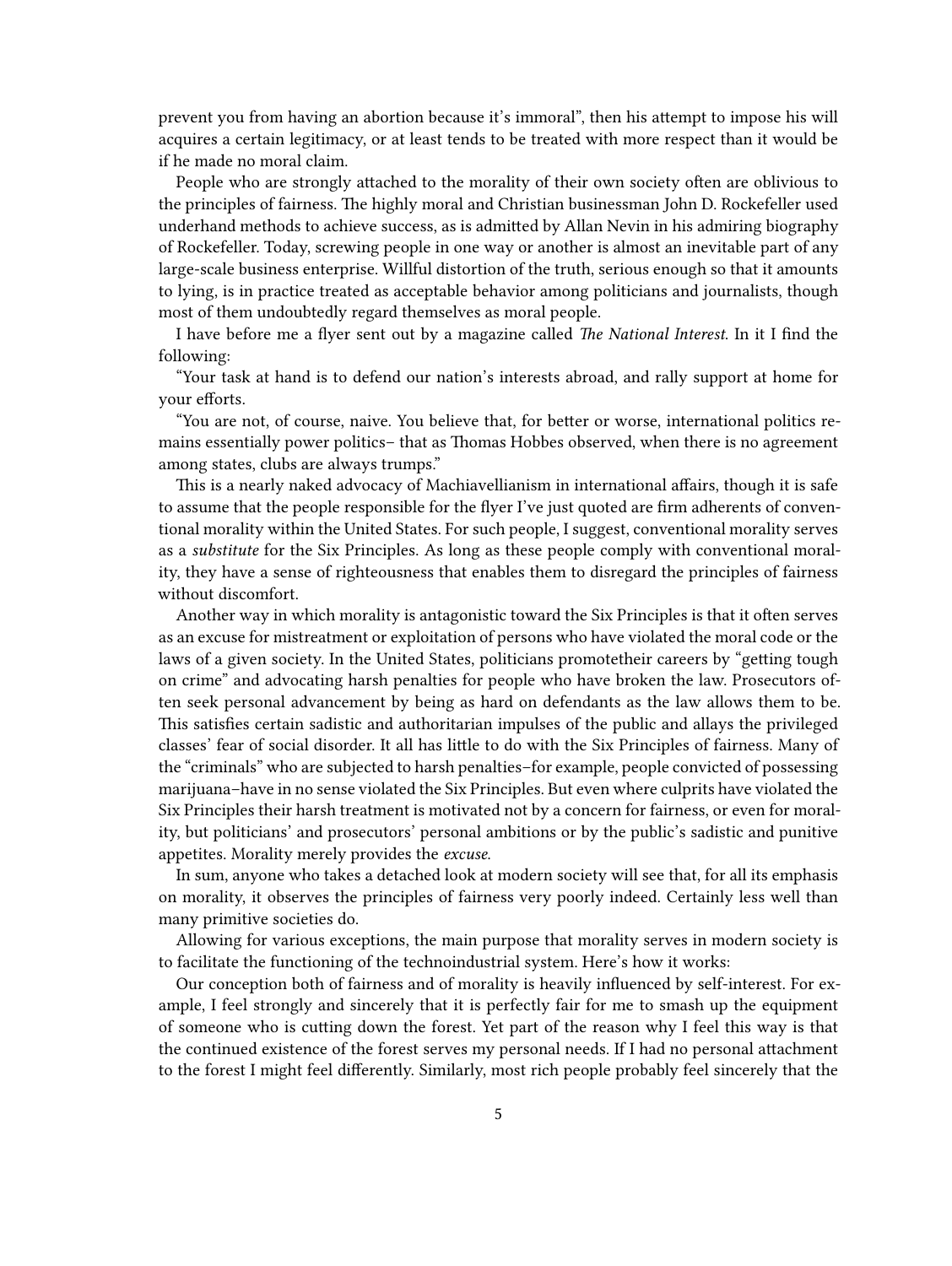laws that restrict the ways in which they use their property are unfair. There can be no doubt that, however sincere these feelings may be, they are motivated largely by self-interest.

People who occupy positions of power within the system have an interest in promoting the security and the expansion of the system. When these people perceive that certain moral ideas strengthen the system or make it more secure, then, either from concious self-interest or because their moral feelings are influenced by self-interest, they apply pressure to the media and to educators to promote these moral ideas. Thus the requirements of respect for property, and of orderly, docile, rule-following, cooperative behavior, have become moral values in our society (even though these requirements can conflict with the principles of fairness) because they are necessary to the functioning of the system. Similarly; harmony and equality between different races and ethnic groups is a moral value of our society because iterracial and interethnic conflict impede the functioning of the system. Equal treatment of all races and ethnic groups may be required by the principles of fairness, but this is not why it is a moral value of our society. It is a moral value of our society because it is good for the technoindustrial system. Traditional moral restraints on sexual behavior have been relaxed becausethe people who have power see that these restraints are not necessary to the functioning of the system and that maintaining them produces tensions and conflicts that are harmful to the system.

Particulary instructive is the moral prohibition of violence in our society. (By "violence" I mean physical attacks on human beings or the application of physical force to human beings.) Several hundred years ago, violence per se was not considered immoral in European society. In fact, under suitable conditions, it was admired. The most prestigious social class was the nobility, which was then a warrior caste. Even on the eve of the Industrial violence was not regarded as the greatest of all evils, and certain other values–personal liberty for example–were felt to be more important than the avoidance of violence. In America, well into the nineteenth century, public attitudes toward the police were negative, and police forces were kept weak and inefficient because it was felt that they were a threat to freedom. People preferred to see to their own defense and accept a fairly high level of violence in society rather than risk any of their personal liberty.<sup>2</sup>

Since then, attitudes toward violence have changed dramatically. Today the media, the schools, and all who are committed to the system brainwash us to believe that violence is the one thing above all others that we must never commit. (Of course, when the system finds it convenient to use violence–via the police or the military–for its own purposes, it can always find an excuse for doing so.)

It is sometimes claimed that the modern attitude toward violence is a result of the gentling influence of Christianity, but this makes no sense. The period during which Christianity was most powerful in Europe, the Middle Ages, was a particularly violent epoch. It has been during the course of the Industrial Revolution and the ensuing technological changes that attitudes toward violence have been altered, and over the same span of time the influence of Christianity has been markedly weakened. Clearly it has not been Christianity that has changed attitudes toward violence.

<sup>2</sup> See Hugh Davis Graham and Ted Robert Gurr (editors), *Violence in America: Historical and Comparative Perspectives*, Bantam Books, New York, 1970, Chapter 12, by Roger Lane; also, *The New Encyclopædia Britannica*, 15th Edition, 2003, Volume 25, article "Police," pages 959–960. On medieval attitudes toward violence and the reasons why those attitudes changed, see Norbert Elias, *The Civilizing Process*, Revised Edition, Blackwell Publishing, 2000, pages 161–172.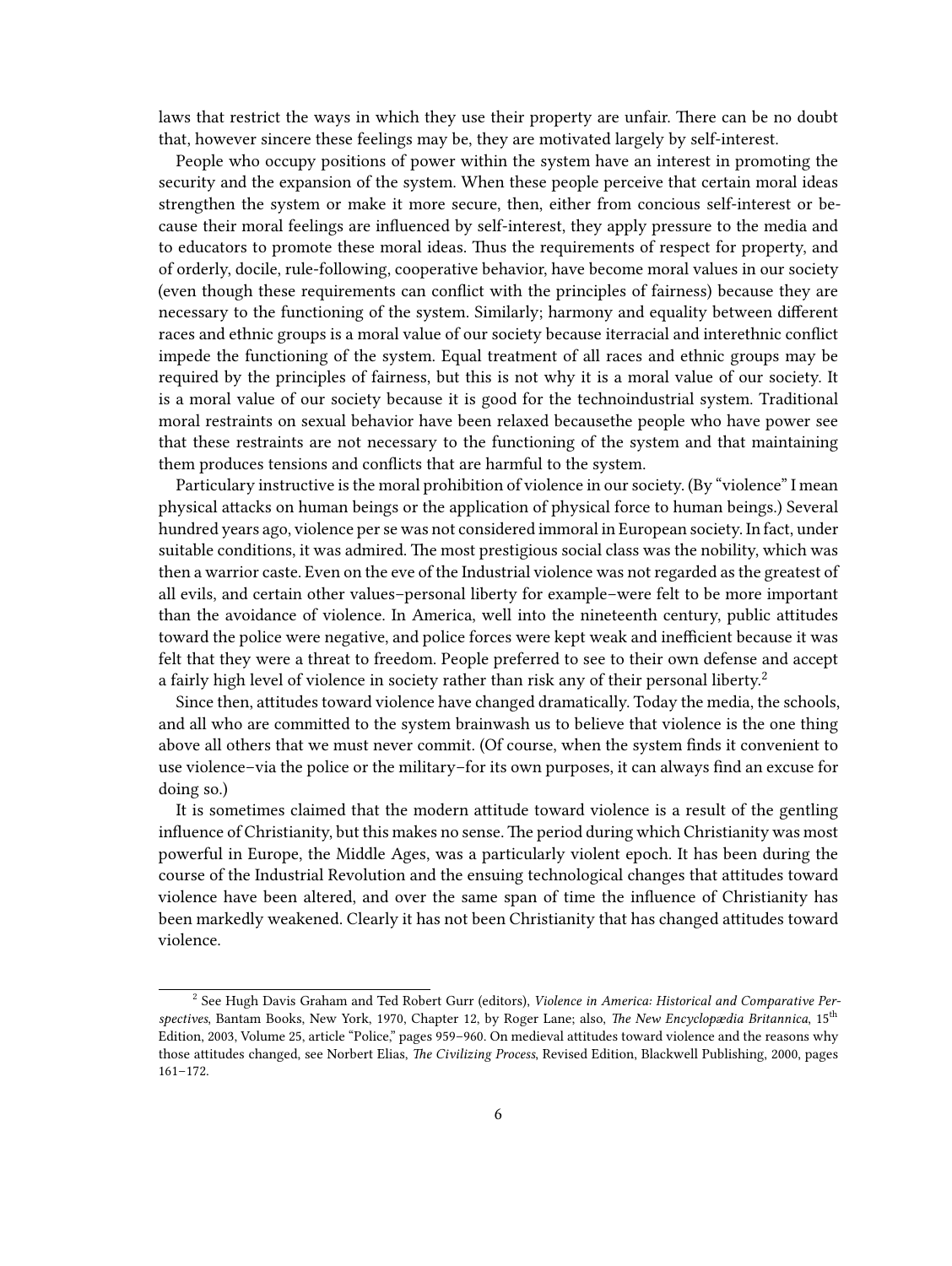It is necessary for the functioning of modern industrial society that people should cooperate in a rigid, machine-like way, obeying rules, following orders and schedules, carrying out prescribed procedures. Consequently the system requires, above all, human docility and social order. Of all human behaviors, violence is the one most disruptive of social order, hence the one most dangerous to the system. As the Industrial Revolution progressed, the powerful classes, perceiving that violence was increasingly contrary to their interest, changed their attitude toward it. Because their influence was predominant in determining what was printed by the press and taught in the schools, they gradually transformed the attitude of the entire society, so that today most middle-class people, and even the majority of those who think themselves rebels against the system, believe that violence is the ultimate sin. They imagine that their opposition to violence is the expression of a moral decision on their part, and in a sense it is, but it is based on a morality that is designed to serve the interest of the system and is instilled through propaganda. In fact, these people have simply been brainwashed.

It goes without saying that in order to bring about a revolution against the technoindustrial system it will be necessary to discard conventional morality. One of the two main points that I've tried to make in this article is that even the most radical rejection of conventional morality does not necessarily entail the abandonment of human decency: there is a "natural" (and in some sense perhaps universal) morality–or, as I have preferred to call it, a concept of fairness–that tends to keep our conduct toward other people "decent" even when we have discarded all formal morality.

The other main point I've tried to make is that the concept of morality is used for many purposes that have nothing to do with human decency or with what I've called "fairness". Modern society in particular uses morality as a tool in manipulating human behavior for purposes that often are completely inconsistent with human decency.

Thus, once revolutionaries have decided that the present form of society must be eliminated, there is no reason why they should hesitate to reject existing morality; and their rejection of morality will by no means be equivalent to a rejection of human decency.

There's no denying, however, that revolution against the technonindustrial system will violate human decency and the principles of fairness. With the collapse of the system, whether it is spontaneous or a result of revolution, countless innocent people will suffer and die. Our current situation is one of those in which we have to decide whether to commit injustice and cruelty in order to prevent a greater evil.

For comparison, consider World War II. At that time the ambitions of ruthless dictators could be thwarted only by making war on a large scale, and, given the conditions of modern warfare, millions of innocent civilians inevitably were killed or mutilated. Few people will deny that this constituted an extreme and inexcusable injustice to the victims, yet fewer still will argue that Hitler, Mussolini, and the Japanese militarists should have been allowed to dominate the world.

If it was acceptable to fight World War II in spite of the severe cruelty to millions of innocent people that that entailed, then a revolution against the technoindustrial system should be acceptable too. Had the fascists come to dominate the world, they doubtless would have treated their subject populations with brutality, would have reduced millions to slavery under harsh conditions, and would have exterminated many people outright. But, however horrible that might have been, it seems almost trivial in comparison with the disasters with which the technoindustrial system threatens us. Hitler and his allies merely tried to repeat on a larger scale the kinds of atrocities that have occurred again and again throughout the history of civilization. What modern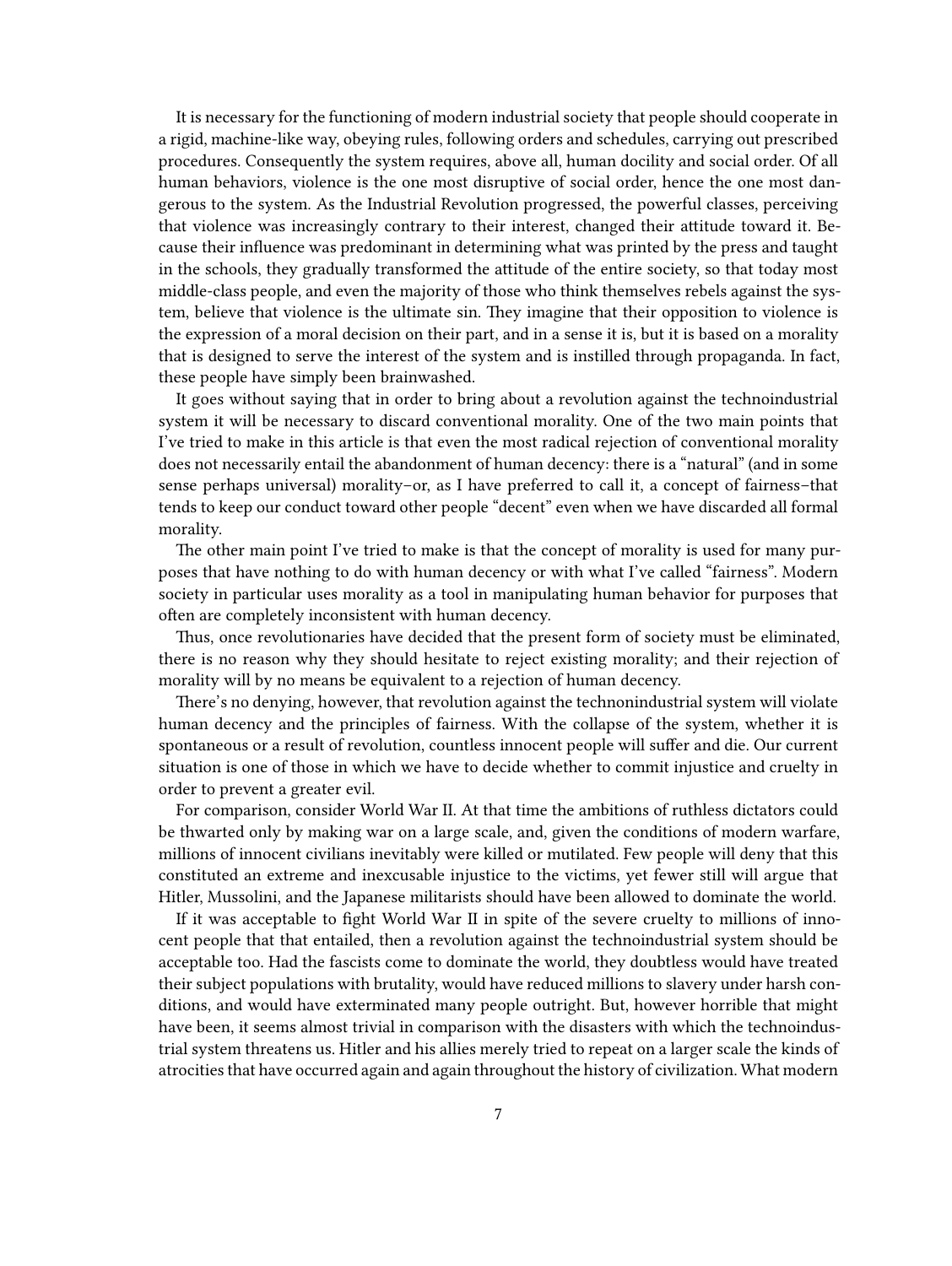technology threatens is absolutely without precedent. Today we have to ask ourselves whether nuclear war, biological disaster, or ecological collapse will produce casualties many times greater than those of World War II; whether the human race will continue to exist or whether it will be replaced by intelligent machines or genetically engineered freaks; whether the last vestiges of human dignity will disappear, not merely for the duration of a particular totalitarian regime but for all time; whether our world will even be inhabitable a couple of hundred years from now. Under these circumstances, who will claim that World War II was acceptable but that a revolution against the technoindustrial system is not?

Though revolution will necessarily involve violation of the principles of fairness, revolutionaries should make every effort to avoid violating those principles any more than is really necessary– not only from respect for human decency, but also for practical reasons. By complying with the principles of fairness to the extent that doing so is not incompatible with revolutionary action, revolutionaries will win the respect of nonrevolutionaries, will be able to recruit better people to be revolutionaries, and will increase the self-respect of the revolutionary movement, thereby strengthening its esprit de corps.